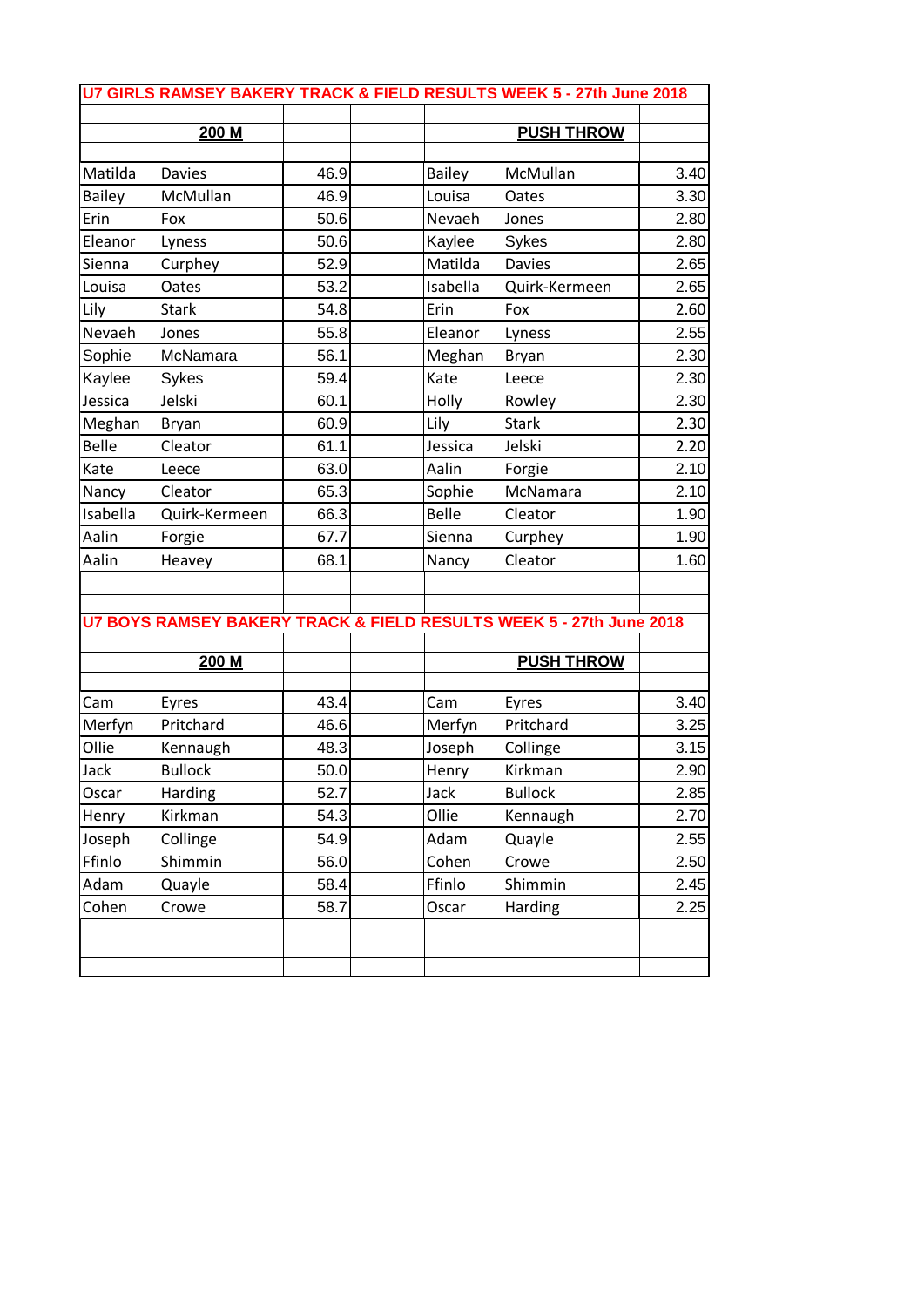|          |             |      |          | U9 GIRLS RAMSEY BAKERY TRACK & FIELD RESULTS WEEK 5 - 27th June 2018 |      |
|----------|-------------|------|----------|----------------------------------------------------------------------|------|
|          |             |      |          |                                                                      |      |
|          | 75 M        |      |          | <b>LONG JUMP</b>                                                     |      |
| Scarlett | Callister   | 13.9 | Scarlett | Callister                                                            | 2.61 |
| Georgia  | Thompson    | 14.2 | Olivia   | Quayle                                                               | 2.40 |
| Grace    | Kelly       | 14.3 | Evelyn   | King                                                                 | 2.13 |
| Issy     | Kennaugh    | 14.3 | Georgia  | Thompson                                                             | 2.13 |
| Ella     | Quirk       | 15.1 | Issy     | Kennaugh                                                             | 2.12 |
| Imogen   | Howard      | 15.2 | Grace    | Kelly                                                                | 2.00 |
| Olivia   | Quayle      | 15.3 | Ella     | Quirk                                                                | 1.89 |
| Kassie   | Sykes       | 15.4 | Grayse   | Blencoe                                                              | 1.85 |
| Evelyn   | King        | 15.6 | Isobel   | Quirk                                                                | 1.79 |
| Eva      | Scott       | 15.7 | Eva      | Scott                                                                | 1.75 |
| Isobel   | Quirk       | 15.8 | Imogen   | Howard                                                               | 1.73 |
| Lille    | Hope        | 16.2 | Heidi    | Murphy                                                               | 1.66 |
| Grayse   | Blencoe     | 16.7 | Lille    | Hope                                                                 | 1.57 |
| Olivia   | Johnson     | 17.4 | Kassie   | Sykes                                                                | 1.53 |
| Emma     | Dorricott   | 21.0 | Olivia   | Johnson                                                              | 1.50 |
| Heidi    | Murphy      | 22.5 | Emma     | Dorricott                                                            | 1.46 |
|          |             |      |          |                                                                      |      |
|          |             |      |          |                                                                      |      |
|          | 200 M       |      |          |                                                                      |      |
| Georgia  | Thompson    | 39.9 |          |                                                                      |      |
| Grace    | Kelly       | 40.4 |          |                                                                      |      |
| Scarlett | Callister   | 41.6 |          |                                                                      |      |
| Issy     | Kennaugh    | 43.0 |          |                                                                      |      |
| Ella     | Quirk       | 44.6 |          |                                                                      |      |
| Isobel   | Quirk       | 45.6 |          |                                                                      |      |
| Olivia   | Quayle      | 45.7 |          |                                                                      |      |
| Lille    | Hope        | 46.2 |          |                                                                      |      |
| Eva      | Scott       | 46.9 |          |                                                                      |      |
| Imogen   | Howard      | 47.5 |          |                                                                      |      |
| Evelyn   | <b>King</b> | 47.7 |          |                                                                      |      |
| Grayse   | Blencoe     | 47.8 |          |                                                                      |      |
| Kassie   | Sykes       | 47.8 |          |                                                                      |      |
| Olivia   | Johnson     | 48.5 |          |                                                                      |      |
| Heidi    | Murphy      | 56.9 |          |                                                                      |      |
| Emma     | Dorricott   | 66.0 |          |                                                                      |      |
|          |             |      |          |                                                                      |      |
|          |             |      |          |                                                                      |      |
|          |             |      |          |                                                                      |      |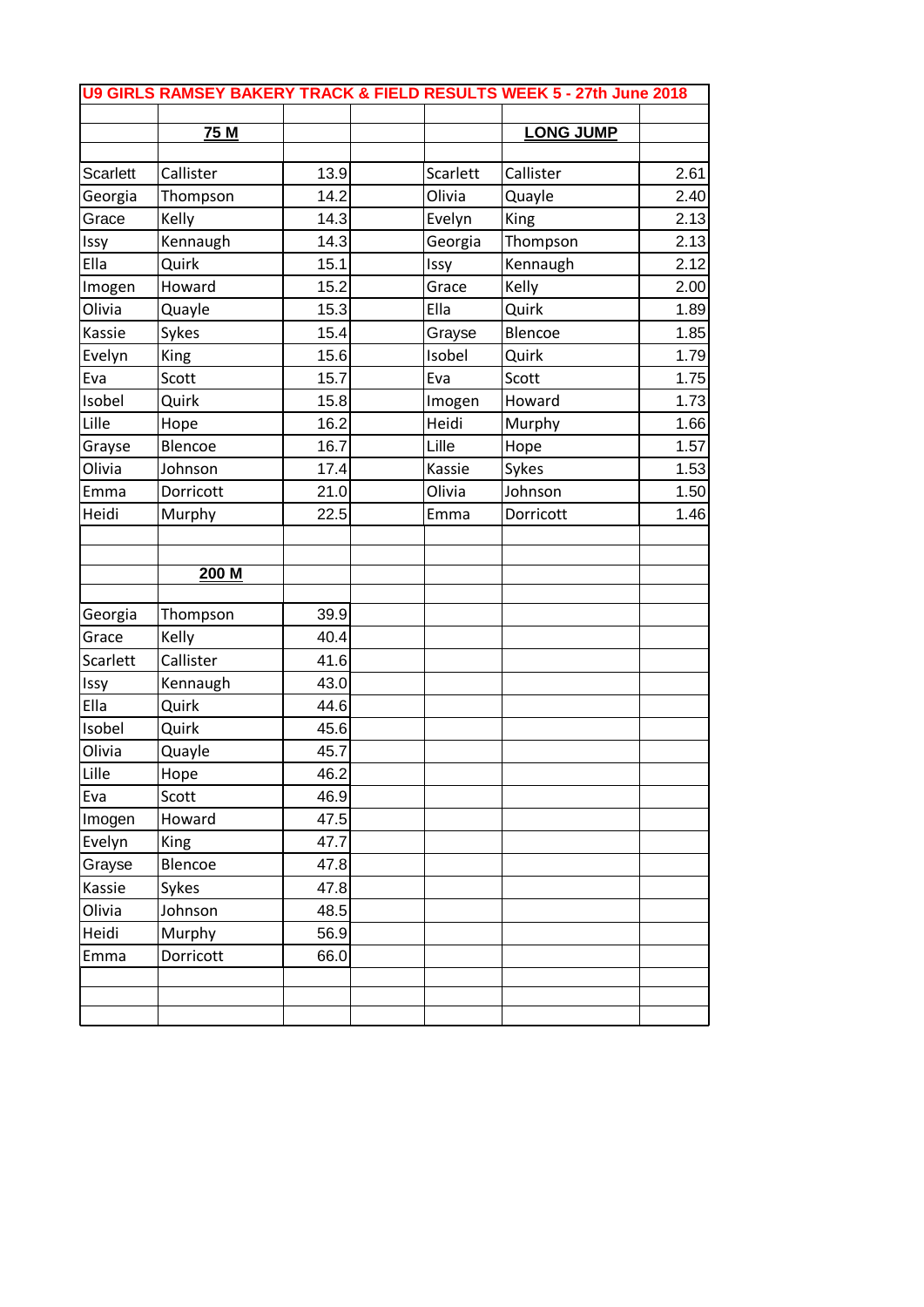| U9 BOYS RAMSEY BAKERY TRACK & FIELD RESULTS WEEK 5 - 27th June 2018 |                |      |  |                     |                                                                       |       |
|---------------------------------------------------------------------|----------------|------|--|---------------------|-----------------------------------------------------------------------|-------|
|                                                                     | 75 M           |      |  |                     | <b>LONG JUMP</b>                                                      |       |
| Dylan                                                               | <b>Bullock</b> | 13.5 |  | Zac                 | Woodward                                                              | 2.75  |
| James                                                               | Jelski         | 13.5 |  | Dylan               | <b>Bullock</b>                                                        | 2.63  |
| Zac                                                                 | Woodward       | 14.3 |  | James               | Jelski                                                                | 2.33  |
| Oliver                                                              | Fox            | 14.5 |  | Timothy             | Perry                                                                 | 2.22  |
| Henry (Har Stennett                                                 |                | 14.5 |  | James               | Leece                                                                 | 2.21  |
| Timothy                                                             | Perry          | 15.0 |  | Oliver              | Fox                                                                   | 2.20  |
| James                                                               | Leece          | 16.8 |  | Henry (Har Stennett |                                                                       | 2.16  |
| Jacob                                                               | Quayle         | 17.1 |  | Jacob               | Quayle                                                                | 1.90  |
|                                                                     | 200 M          |      |  |                     |                                                                       |       |
| Dylan                                                               | <b>Bullock</b> | 37.9 |  |                     |                                                                       |       |
| Henry (Har Stennett                                                 |                | 38.3 |  |                     |                                                                       |       |
| James                                                               | Jelski         | 38.4 |  |                     |                                                                       |       |
| Zac                                                                 | Woodward       | 41.5 |  |                     |                                                                       |       |
| Oliver                                                              | Fox            | 41.7 |  |                     |                                                                       |       |
| Timothy                                                             | Perry          | 44.8 |  |                     |                                                                       |       |
| James                                                               | Leece          | 49.9 |  |                     |                                                                       |       |
| Jacob                                                               | Quayle         | 51.3 |  |                     |                                                                       |       |
|                                                                     |                |      |  |                     | U11 GIRLS RAMSEY BAKERY TRACK & FIELD RESULTS WEEK 5 - 27th June 2018 |       |
|                                                                     |                |      |  |                     |                                                                       |       |
|                                                                     | 100 M          |      |  |                     | <b>THROWING THE HOWLER</b>                                            |       |
| Lucy                                                                | Ormsby         | 16.8 |  | Feena               | Done                                                                  | 18.54 |
| Anwyn                                                               | <b>Davies</b>  | 16.8 |  | Lucy                | Ormsby                                                                | 15.53 |
| Penny                                                               | Webster        | 18.4 |  | Olivia              | Davis                                                                 | 14.49 |
| Aoibh                                                               | Nash           | 18.6 |  | Phoebe              | Kinnin                                                                | 14.38 |
| Olivia                                                              | Davis          | 18.8 |  | Lily                | Gell                                                                  | 14.26 |
| Lily                                                                | Gell           | 19.5 |  | Phoebe              | Margrave                                                              | 11.90 |
| Phoebe                                                              | Margrave       | 19.5 |  | Penny               | Webster                                                               | 11.79 |
| Phoebe                                                              | Kinnin         | 19.7 |  | Anwyn               | Davies                                                                | 11.40 |
| Feena                                                               | Done           | 19.9 |  | Aoibh               | Nash                                                                  | 10.95 |
| Lacey                                                               | McMullan       | 21.8 |  | Lacey               | McMullan                                                              | 9.11  |
| Holly                                                               | Salter         | 24.1 |  | Holly               | Salter                                                                | 5.60  |
|                                                                     |                |      |  |                     |                                                                       |       |